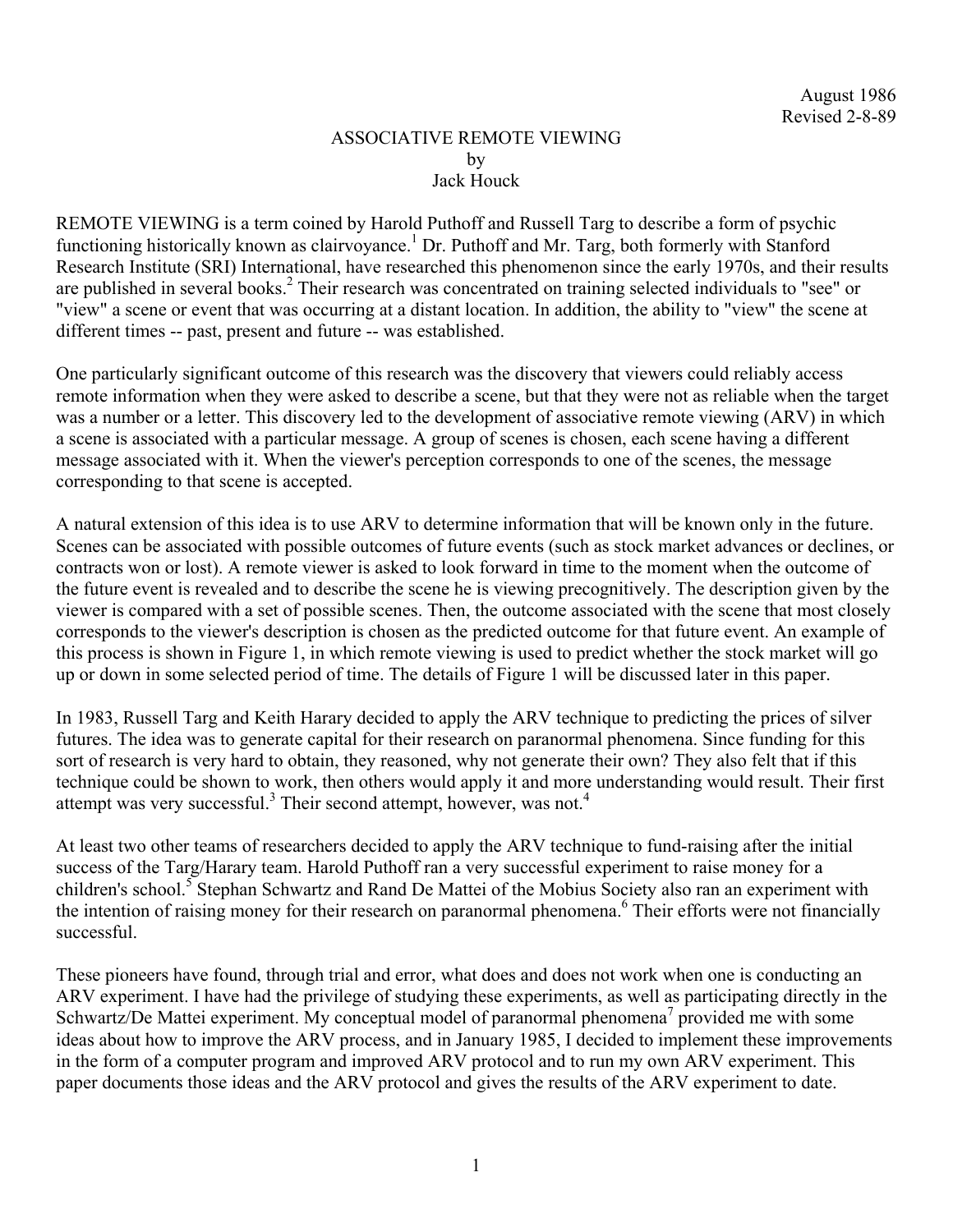In my conceptual model of how the human brain/mind functions, the brain is constantly transmitting information into and receiving information from a central storage system, which I have called the STU (Space Time Unit). The STU may be thought of as being a multidimensional information repository completely encompassing our normal three-dimensional world. The "mind" provides channels for all sensory information to be transferred between the human brain and the STU. All information on events that have occurred is stored in the STU. It is constantly receiving information from the present. It also contains the information about possible future events. Associated with the stored data is information related to the emotion surrounding the event. The greater the emotion related to the event, the more likely it is that the mind will lock onto the time of the emotional event, either a past, a present, or a future event. The original idea behind the PK Party was to create a peak emotional event at the current time so as to achieve a paranormal result: metal-bending.<sup>8</sup> For an ARV experiment, the greater the emotion generated at the time of the "feedback" (when the correct target scene associated with the outcome of the event is shown to the remote viewer), the more likely it is that the viewer's mind will go forward in time, from the time when he does the viewing, and lock onto the time of the feedback event. The viewer will then be able to "see" the target scene being displayed at that time -- the scene associated with the actual outcome of the event for which the outcome is to be predicted. (Two target scenes are always chosen; the one associated with the wrong outcome is never shown.)

According to my model, memory is stored in the STU and it forms a complete record of the space-time history of the individual, his "world line." Most people easily access information along their own world line; they do it all the time. It is easier for a person to "see" events along his own world line than to access information along someone else's world line. Events in a person's future can also be observed, especially if the person makes a deliberate attempt to have them occur. In the ARV procedure, one or more remote viewers agree on the specific place where they will meet to be shown the correct scene, and all agree to create a peak emotional event at that feedback place and time. The only thing that is not known about that feedback event is which target scene will be displayed. This procedure makes it relatively easy for the viewers to visualize the feedback event, and once "tuned into" (observing) that event, to look at the target scene being shown. The feedback event is never held at the same place. This precludes the possibility of some future feedback event having greater emotional impact and thereby causing the viewers' minds to be diverted to the wrong time and to view the wrong target scene.

In applying the ARV technique to predicting the behavior of the stock market, it is very important that no one at the feedback event know what target scene has been associated with the possible outcome (e.g., the market could go up or it could go down). It is speculated that if anyone is at the feedback event who has seen both possible targets, a remote viewer's mind can go to the feedback event and travel back along the world line of that individual, accessing information about both target scenes, then reporting on the wrong one. For the same reason, someone whose world line has crossed or come in contact with that of anyone who has seen both targets should not be at the feedback event. (A husband who has selected the targets should not have his wife orchestrate the feedback event.)

IT IS IMPORTANT that all the participants in an ARV experiment limit their emotional experiences during the period between viewing the feedback event and taking part in it so that their minds do not become diverted to the wrong time and event. (Since it is unlikely that a bedroom scene is one of the possible target scenes, having a sexual peak experience is permissible) On one occasion, some researchers in one of the early ARV experiments were judging the data provided by the viewers and they saw that it all pointed clearly toward one of the target scenes. The judges all became very excited because they were sure that they would be successful in their investment based on this information. When the report came back from the market the next day, however, they found that they were wrong. This phenomenon has been called "displacement." It was probably caused by the diversion of the viewers' minds to the time of judging rather than to the time of the feedback event. The excitement at the time of judging was probably much greater than the emotion felt at the feedback event. This problem was compounded by the fact that the judging occurred at the same place as the feedback location and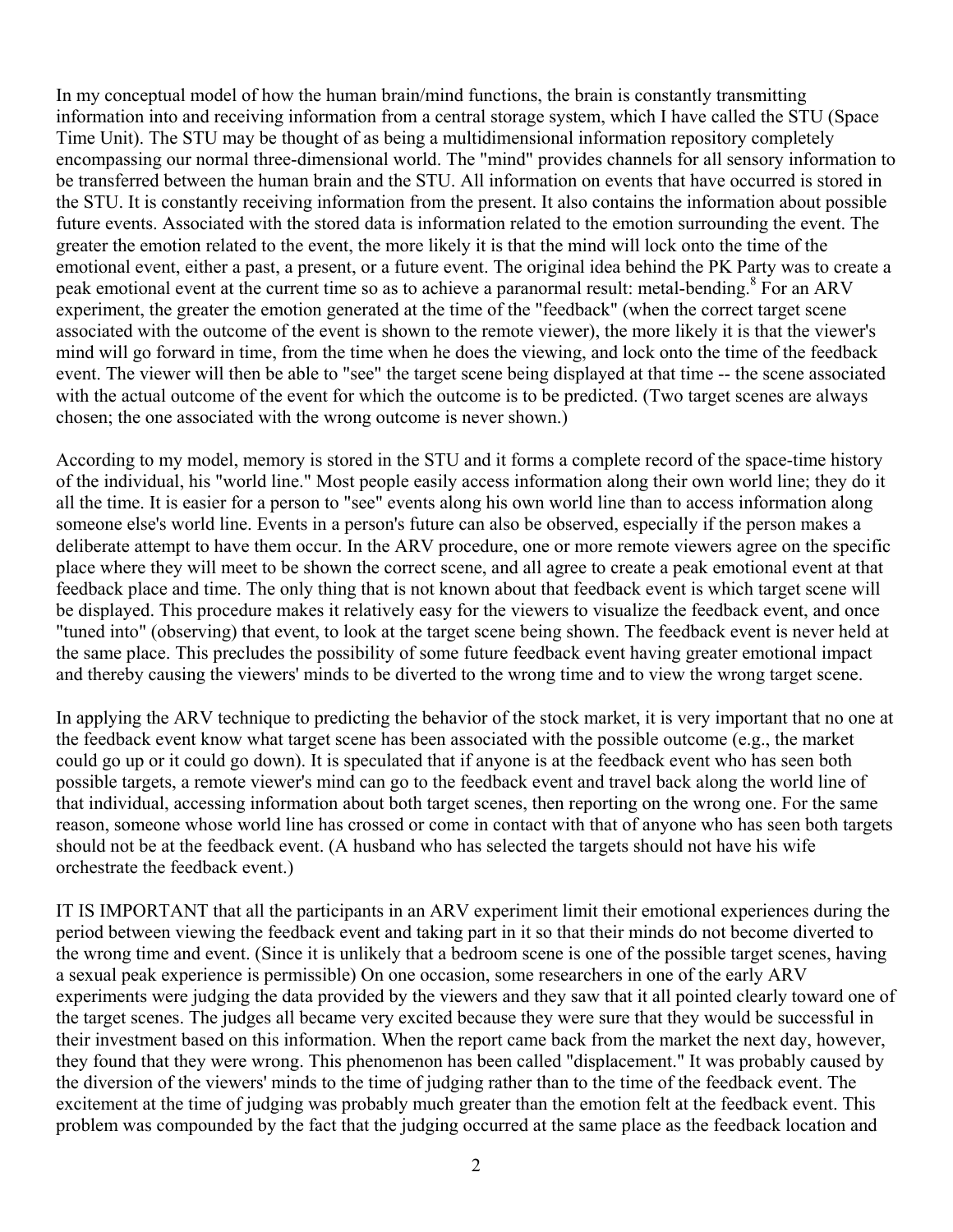that one of the judges provided the feedback to the remote viewers. When a computer is used to perform the target selection and to carry out the judging functions, and it provides information only about the correct target scene, many of the potential problems in ARV experiments that could lead to displacement are eliminated.

The targets to be viewed can be real objects (as used by Targ and Puthoff), real physical places (as I originally proposed), or pictures (slides and photographs of scenes, as used by Schwartz). The difficulty of generating a target pool of real places and the logistical problems of getting the remote viewers to those places at the time of the feedback event, in all weather conditions, made the use of real places impractical. The Mobius Society had been using 72 pictures of scenes as targets for a number of experiments, and they agreed to sell sets of these pictures to participants in my ARV experiment. They also helped encode the answers to their 31-question questionnaire for each of the 72 target scenes. (After a remote viewer looks at the feedback event and describes the target scene, he fills out this questionnaire answering all 31 questions, yes or no, about the target scene he has viewed. These include questions like: "Are agricultural features prominent in the scene, e.g., farmlands?" "Is any significant part of the scene notably complex, hectic, chaotic or cluttered?" "Does any significant part of the scene involve perception of height or depth, e.g., looking up at a tall structure, mountain, unusually tall trees, etc., or looking down from any elevated position?").

This data is typed into a computer. The computer randomly selects a target pair (two target scenes out of the pool of 72 scenes which are guaranteed to be quite different from one another). <sup>9</sup> The computer then compares the answers to the questions provided by the viewers with the target encodings provided as the masters for both the target scenes. The computer also randomly assigns one of the selected targets to an up market outcome and one to a down market outcome. It then uses some discrimination logic to select which predicted outcome it recommends. The details of the computer program, the logic rationale, and the questionnaire are provided in the program documentation $10$ 

Once the predicted market outcome is known, someone involved in the ARV experiment calls his (emotionally detached) stockbroker and invests in whatever market this group was planning to use for their investment. The choice of the market depends on many factors such as volatility, volume, simplicity of transaction, duration of investment, and insensitivity to a single investor. In my ARV experiment we have used both the Standard  $\&$ Pore (S&P) 100 Index and the S&P 500 Index.

NO "CONVENTIONAL" KNOWLEDGE about the stock market was used in these investments. For my experiment I wanted to be able to get in and out of the market in a single day and have the market be very volatile with much volume so that it would appear to the small investor to behave randomly. The investment would go in at the beginning of the day. The market would go either up or down, and at the end of the day the money would be taken out of the market. Money would have been either made or lost, depending on whether or not the prediction of the day's market movement was correct. At the end of the day the stockbroker would call and indicate the results. In such an experiment, once the results are known, the information about the market transaction is put into the computer that then indicates the correct target scene. It does not divulge the incorrect target scene, so that no one at the feedback event will know the scene associated with the other target which one of the remote viewers' minds might pick up. The computer displays only the number of the correct target scene, not the name of the place in the scene. This is to keep the person using the computer from having an emotional experience when at the computer terminal. That person then retrieves the correct picture from the stack of 72 pictures and takes it to the place designated for the feedback event without looking at the picture. Then when all the participating viewers arrive at the feedback place, they all look at the correct picture and attempt to create a peak emotional event. This can be difficult if money has been lost. In an event, the group,. which is presumably celebrating, should display the picture prominently so that they could "see" it better when they were viewing it and mentally send the information about the target scene about the target scene back in time to themselves when they were doing the remote viewing.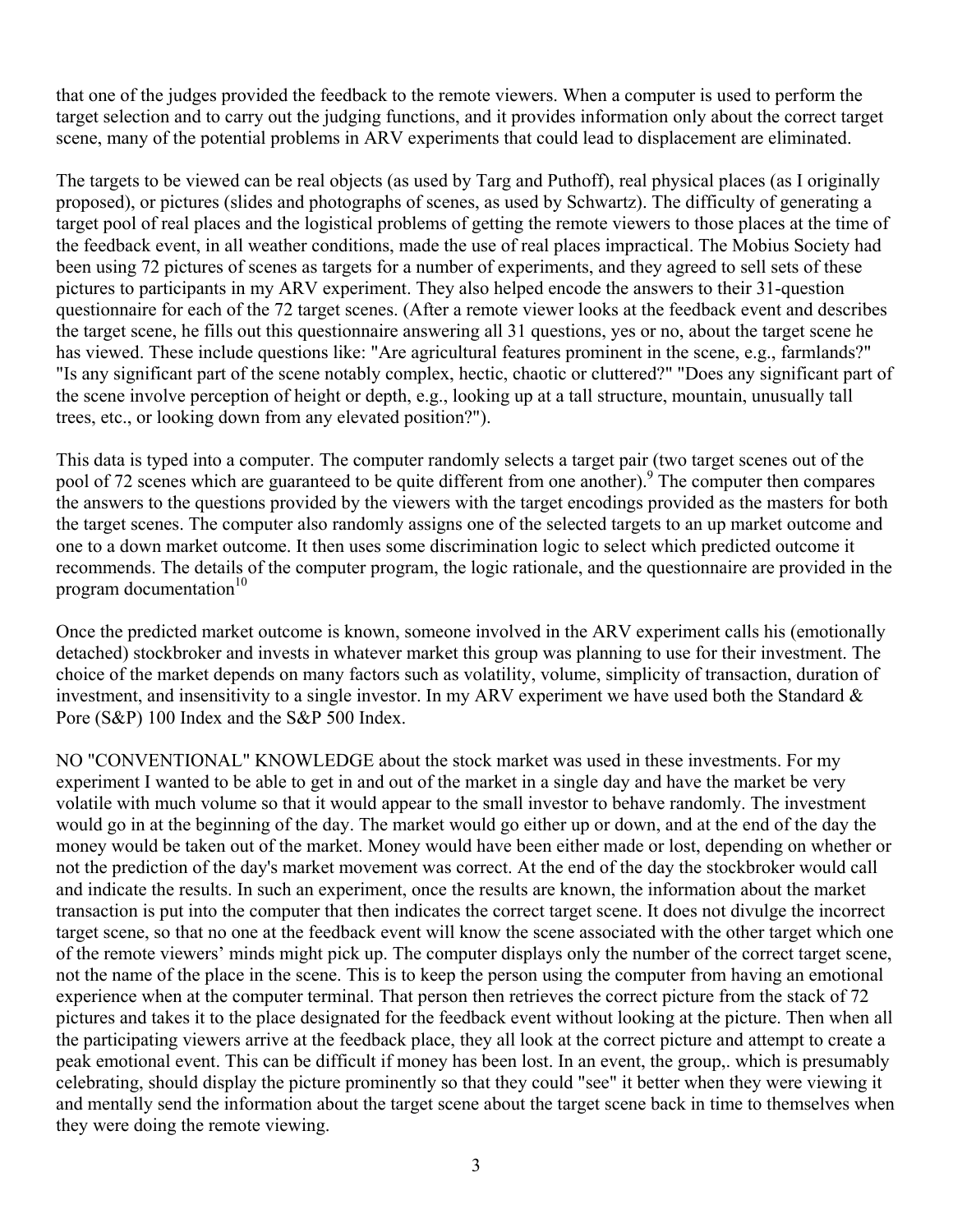Figures 1 and 2 attempt to illustrate and summarize the ARV process. Figure 1 emphasizes the management of the participants' world lines and illustrates thinking in emotional space-time, using the peak emotional event at the feedback time to help lock the viewers' minds onto that time. Along the emotional intensity axis there can be many different emotions (joy, anger, love, fear). From my experience with the PK Parties, I have learned that it does not seem to matter which type of emotion a person calls up, as long as it is intense. The ARV experiment has shown me that when the feedback events have been very exciting, they are associated with a successful outcome.

The ARV procedure is summarized in Figure 2, which shows three viewers submitting their questionnaires to the computer. Figure 3 illustrates the steps taken before the ARV experiment and during a typical ARV experimental trial.

One of the benefits of having the computer "manage" each of the ARV experimental trials is that a permanent record is kept on the computer disk. All the ARV groups participating in my experiment have agreed to send their data files back to me for analysis. This has provided a large data base for analysis of this process, which will lead to additional improvements.

There are 15 groups of people doing the ARV experiment according to my protocol and using my ARV computer program,\* with a total of 72 different remote viewers participating. Because the experiment is ongoing and the analysis of the results to date is incomplete, only general comments will be made at this time. Each group consists of from one to twelve viewers. It was learned very early in the experiment that the groups with large numbers of viewers were having trouble getting everyone to the feedback event (because of scheduling conflicts, sickness, or other imponderables). Originally, I had suggested that a group should have six viewers, thinking that the probability of group success would be improved if one could treat the success of individual viewers as an independent statistic. It now appears that this is not true, and -- what with the problem of getting these large groups together at the feedback event -- it was decided to reduce the group size to about three viewers per group. The groups with only one viewer, with no one else around to make the feedback event exciting, simply could not generate enough excitement to cause the necessary tuning-in of the mind to the feedback event. Groups with two and three viewers seem to have the best success to date. Overall, the groups have a 50 percent success rate out of 687 ARV trials as of March 1986. Some of their ARV trials have been done without an actual investment (for example, when they were waiting for their account to open). It is noteworthy that there has not been any difference in their success rate whether or not money was being invested during that trial. There did seem to be a pattern developing in that most groups were successful in their early attempts, and that this success rate fell off as they continued. This is a familiar phenomenon noted in parapsychology laboratories. In my experiment, however, most of the groups began in November and December 1985. I have not yet correlated the individual group "slump" with an overall slump, shared by all the groups, that occurred during December 1985 and January 1986. The good news is that those continuing the experiment are no longer in a slump. In summary, the success rate of this ARV experiment has not been as high as I would have liked it to be. I am convinced that the ARV process works, however, and that the computer program plays an important role in the process.

THE MOST IMMEDIATE AREAS for improvement are the questionnaire and the target scenes. People simply do not answer the questions about the same scene in the same way. Either we will have to tailor the questionnaire to the type of individual doing the perceiving, or we will have to make the questionnaire/target scene combination less sensitive to individual interpretation. Furthermore, many people are getting a good remote perception of the form or shape of objects in the target scene, but their interpretation may ascribe incorrect meanings or images to the forms, thus describing an incorrect scene. Someday the computer equipment to do pattern recognition from the remote viewer's drawings may become available to the home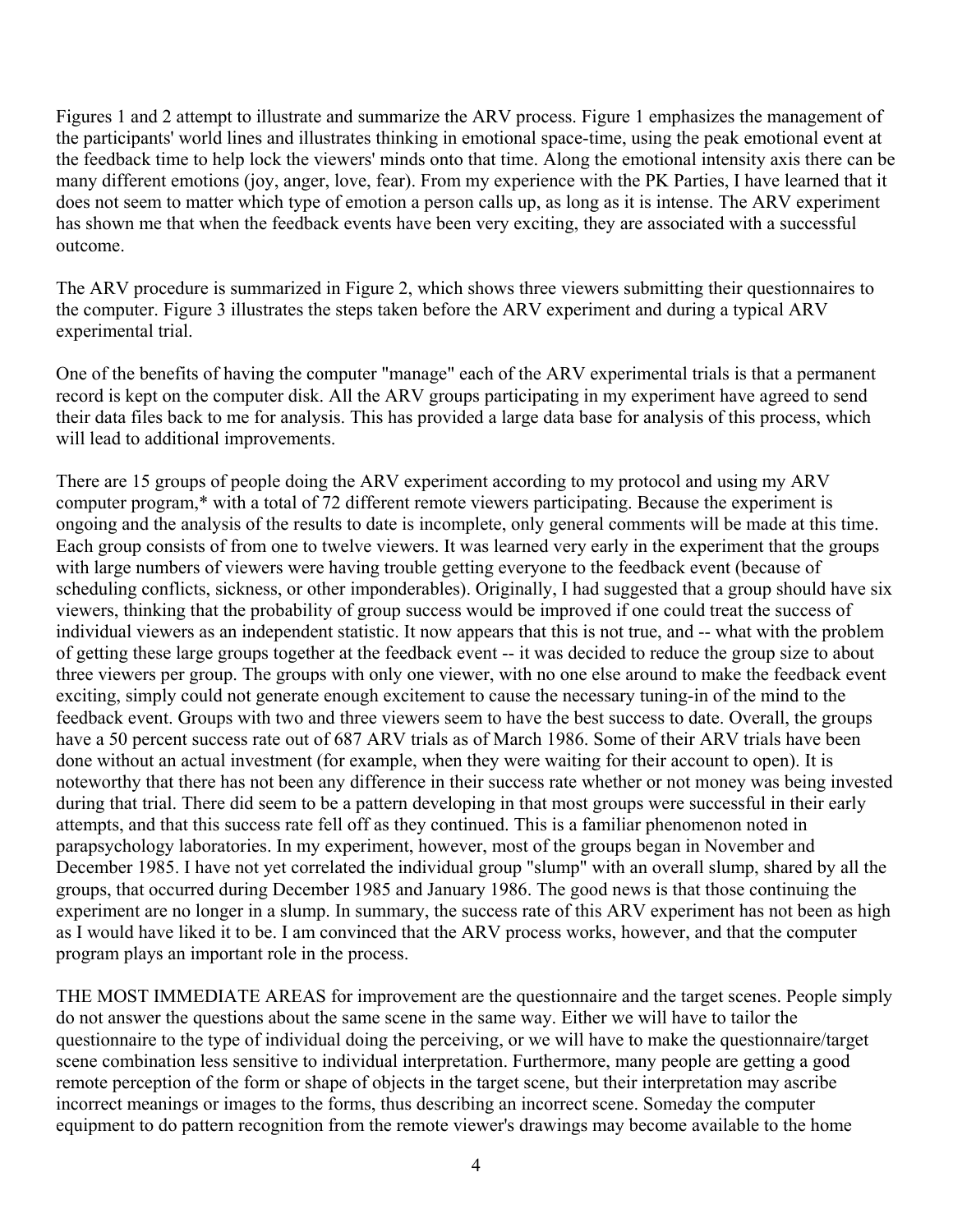personal computer user. That technology will probably make a dramatic improvement in successful ARV applications.

Much is being learned and can be learned in the future by continued experimentation and application of the ARV process. The future of these experiments is very promising. Having the data computerized will allow us to analyze it very thoroughly. The learning that results from that analysis, plus the ideas for improvement already being formulated, will provide the direction for future improvements. ARV is more difficult than it may seem, and those groups continuing to participate in this experiment are very dedicated. It is unlikely that everyone will begin to apply the ARV technique to the stock market, even if it is vastly improved, so those using conventional techniques for investment need not worry. However, I will continue to improve the ARV experimental process and to find remote viewers who enjoy participating.

\* The computer program is available for Macintosh and IBM personal computers. I have changed the software to use the 30 question questionnaire developed by Robert Jahn and Brenda Dunn.

## **NOTES**

1. Harold E. Puthoff and Russell Targ, "A Perceptual Channel for Information Transfer Over Kilometer Distances: Historical Perspective and Recent Research," Proceedings of IEEE 64 (March 1976).

2. Targ and Puthoff, Mind-Reach: Scientists Look at Psychic Ability (New York: Delacorte Press, 1977), Puthoff and Targ, Mind at Large, ed. Charles T. Tart (New York: Praeger, 1979); and Targ and Keith Harary, The Mind Race: Understanding and Using Psychic Abilities (New York: Villard Books, 1984).

3. Erik Arson, "Did Psychic Powers Give Firm a Killing in the Silver Market?" The Wall Street Journal, October 22, 1984.

4. From personal communication with Targ and Harary.

5. Puthoff, "Associative Remote Viewing Experiment," Proceedings, 1984 Parapsychology Association Conference, Dallas, Texas.

6. Stephan Schwartz, "Associative Remote Viewing Experiment," loc. cit.

7. Jack Houck, "Conceptual Model of Paranormal Phenomena," ARCHAEUS 1, 1 (Winter 1983).

8. See Houck, "PK Party History," Psi Research 3, 1 (March 1984).

9. Technique developed by James Spottiswoode and Rand De Mattei and documented in No. 10.

10. Houck, "Use of the Associative Remote Viewing Computer Program" (December 1985). To obtain a copy of this paper, write: Jack Houck 5821 Woodboro Dr., Huntington Beach, CA 92649.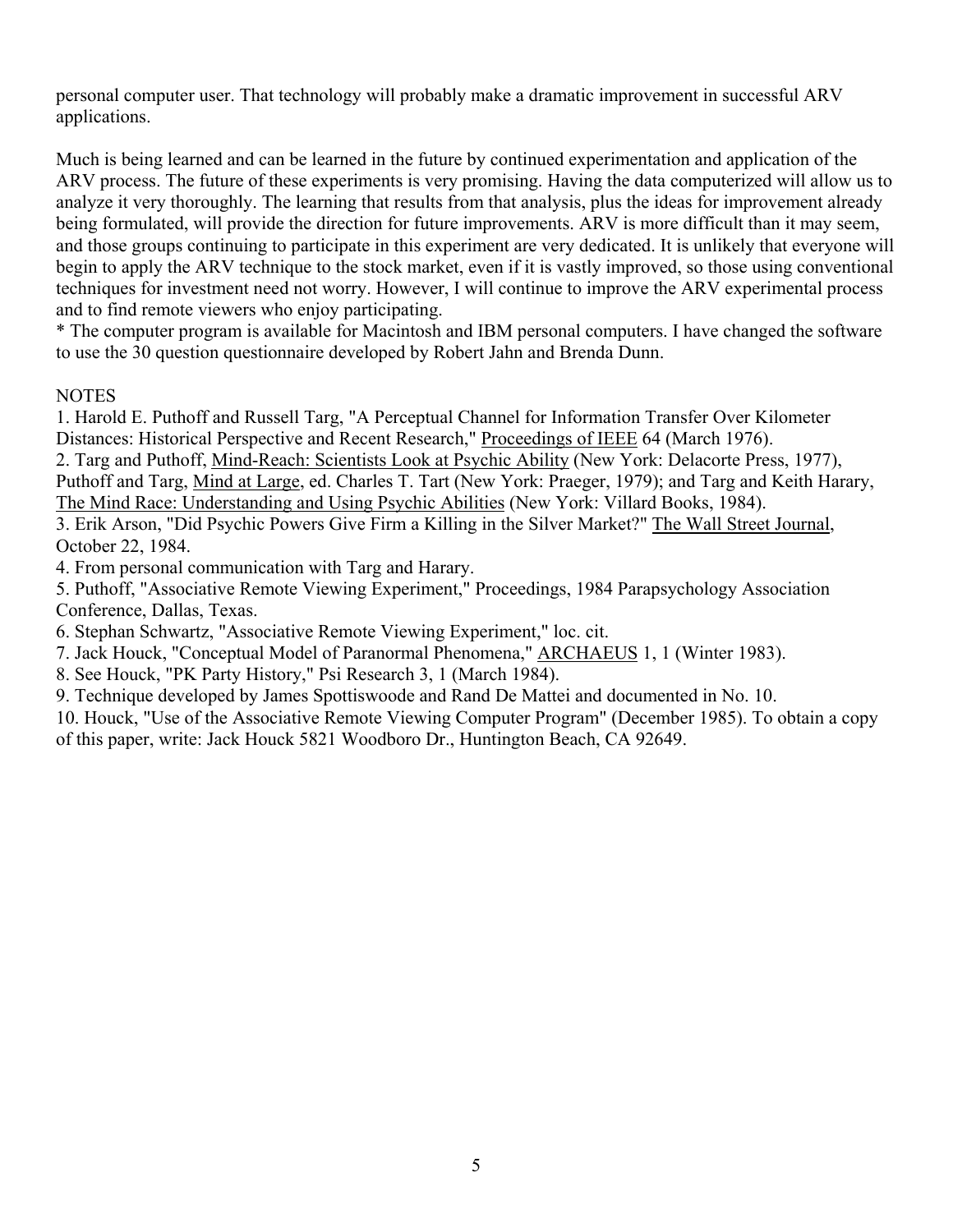

**Figure 1. Associative Remote Viewing Process**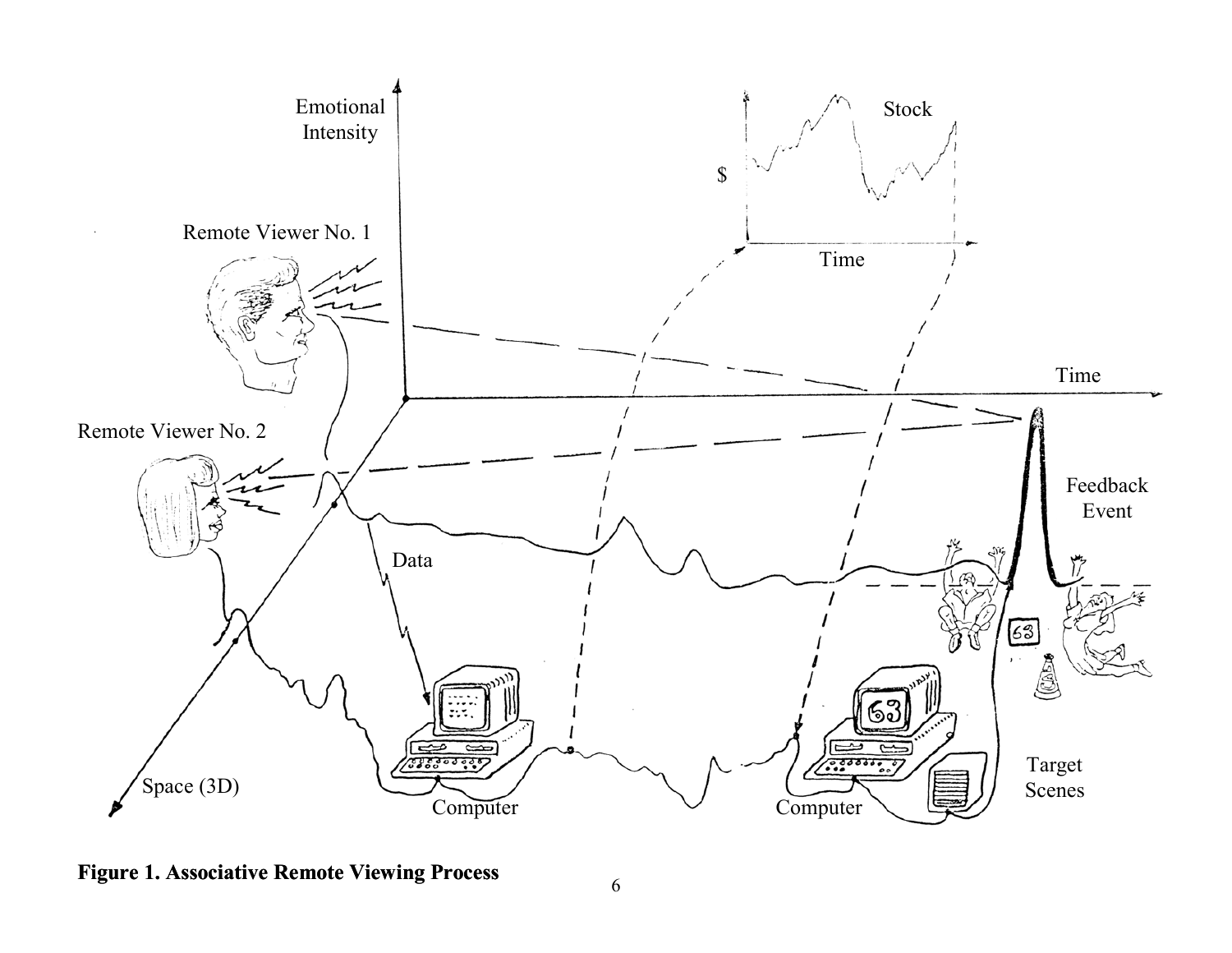

**Figure 2. Associative Remote Viewing Procedure**